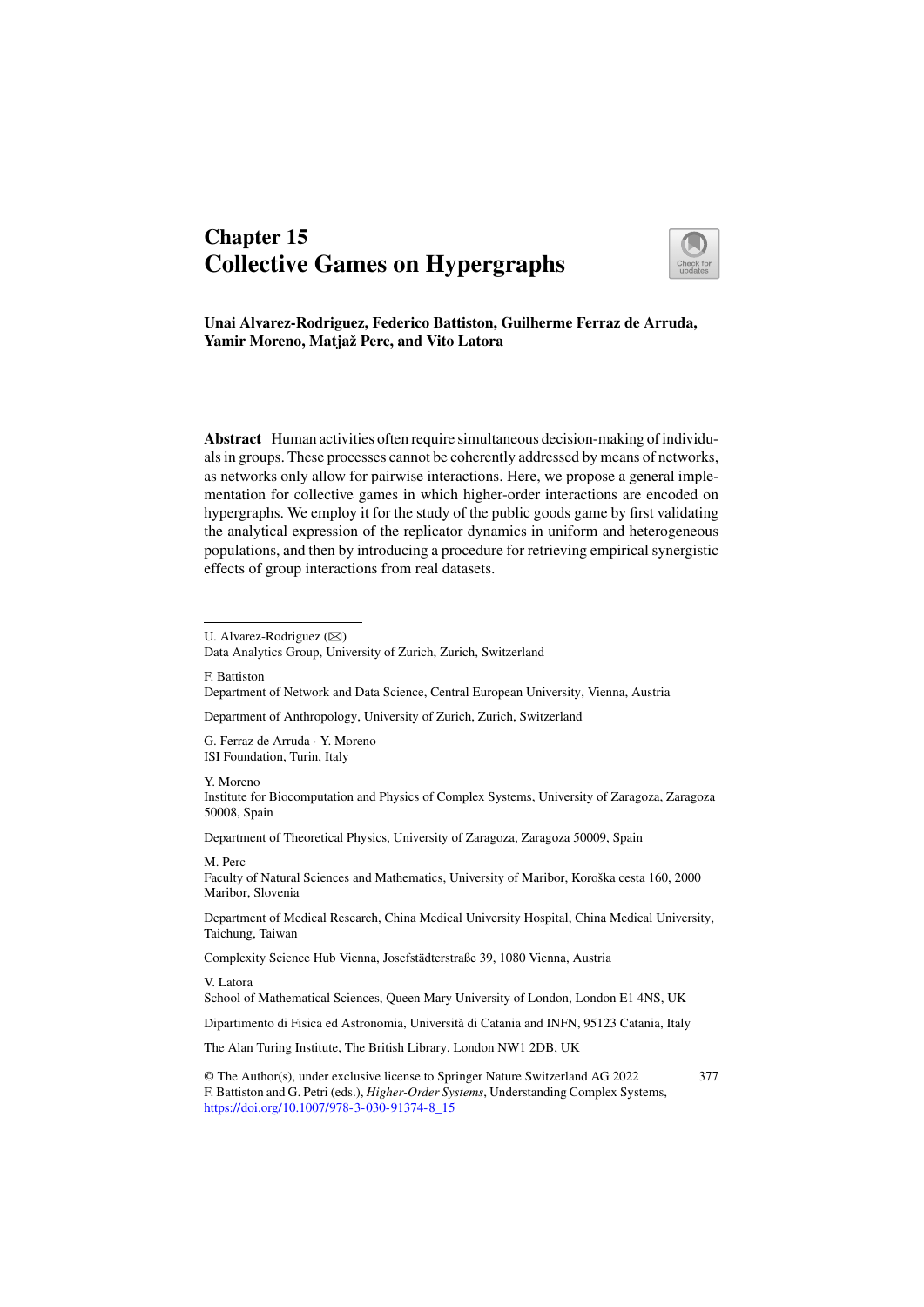#### 15.1 Introduction

Cooperation has been detected to be a key element in the explanation of the evolutionary success of our species [1, 2]. The problem of understanding the emergence of cooperation lies at the boundary of a plethora of scientific disciplines [3–9]. Previous works have been able to explain how cooperation in a population is sustained by the structure of the social network encoding the interactions amongst individuals [10, 11]. Evolutionary game theory is the branch of applied mathematics providing a theoretical framework to address these questions, enabling quantitative statements about the conditions that give rise to stable cooperation  $[12-14]$ . In this context, a social dilemma is a scenario in which defection results in a higher payoff for individuals while cooperation entails a higher payoff for the collective of players [15]. The challenge presented by social dilemmas is solved by network reciprocity [16], a property by which groups of nodes are strongly connected between them and weakly connected to nodes outside the group, and thus protected from defector invasion. This feature may be observed in structures of different nature, such as networks with a heterogeneous degree distribution  $[17–19]$ , networks with community structures [20, 21], and even in multilayered systems [22–29].

These advances in evolutionary game theory have been restricted to the realm of two-player games, as standard networks are not suitable for encoding group interactions. In order to bypass this limitation, it was proposed to infer higher-order interactions from the dyadic structure, by assuming that every node would act as a vehicle for a group-game involving all of his neighbours [30, 31]. However, such approach is structurally ambiguous, and thus incompatible with the well known mechanisms favouring cooperation [32–39]. To overcome the constraints of traditional graphs, higher-order interactions have been suggested as the natural way to encode non-diadic relationships [40, 41]. In particular, it has recently been shown that hypergraphs are a natural solution to formalise n-player games [42]. In the following we elaborate on this idea by explaining how to implement n-player games on hypergraphs and applying this to the study of the public goods game (PGG) [43, 44] for uniform and heterogeneous structures.

The PGG is an n-player game of two strategies where at each round of the game participants are requested to contribute to a common pool with a token of value *c*. We shall call cooperators *C* those players who do contribute and defectors *D* those that do not contribute. The collected amount is multiplied by the synergy factor *R* and the outcome is equally split between all the participants [8]. It is standard to assign a fixed value of  $c = 1$  to the token, and to describe the payoffs in terms of the reduced synergy factor  $r = R/g$  where *g* is the number of players. In a round with  $w_C$  cooperators the payoff for the defectors is  $\pi_D = rw_C$ , while the payoff of the cooperators is given by  $\pi_C = rw_C-1$ .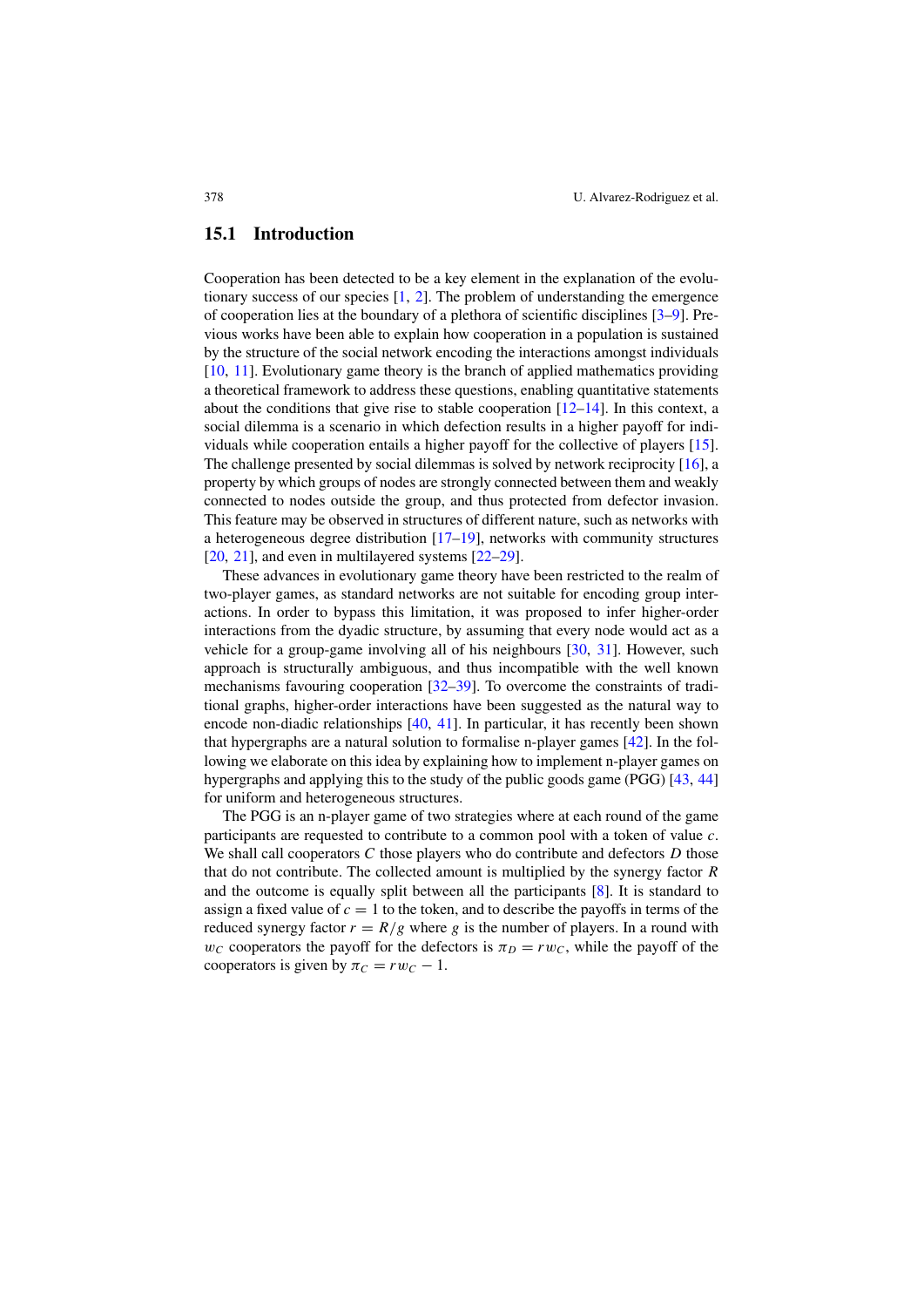#### 15.2 Collective Games on Higher-Order Networks

The goal of evolutionary dynamics is to predict the number of cooperators and defectors in a population undergoing a continuous iteration of the game combined with the adaptation of strategies. A game implementation is a set of rules that determines how this process occurs. In the hypergraph implementation (HI) each round of the PGG is hosted by a hyperlink  $l \in \mathcal{L}$  of the hypergraph  $H(\mathcal{N}, \mathcal{L})$  representing the system. The evolutionary process is a concatenation of micro-steps: At each micro-step a hyperlink  $l \in \mathcal{L}$  and one of its nodes  $n \in l$  are randomly selected. All the nodes present in the hyperlink play a round of the game for each hyperlink they are part of and accumulate their payoffs. The payoffs are then normalised and compared to select the node with the highest payoff per game ratio. Only then node *n* copies the winning strategy with a probability proportional to the payoff difference  $\frac{1}{\Delta}[(\max_l \pi_j) - \pi_i]$ . Here  $\Delta$  is the normalisation factor that accounts for the maximal payoff difference between two nodes. For a system with  $|N| = N$  nodes, N micro-steps add up to a step, in which every node has the opportunity to change its strategy at least once. In Fig. 15.1 we graphically explain HI, and we compare it with the original network implementation [30] or graph implementation (GI).

In the next subsections we analyse in depth the hypergraph implementation on different families of hypergraphs. Thorough this chapter we adopt the fixed cost per game perspective, where players contribute with a token to every round they play.



Fig. 15.1 Collective games on Hypergraphs. We graphically argument that the hypergraph implementation provides a reliable alternative to the ambiguous graph implementation for collective games. The hypergraph on the left *H* accounts for the real higher-order connections represented by hyperlinks  $h_i$ . The network with links  $l_i$  is inferred by linking all the nodes that are part of a common hyperlink in the original structure. The hypergraph on the right  $\tilde{H}$  with hyperlinks  $\tilde{h}_i$  is obtained as a product of the graph implementation, which imposes a group interaction between a node and its first neighbours. The difference between the real groups *hi* and the ones imposed by the graph implementation  $\bar{h}_i$  shows the inconsistency of the dyadic approach. Adapter from Ref. [42]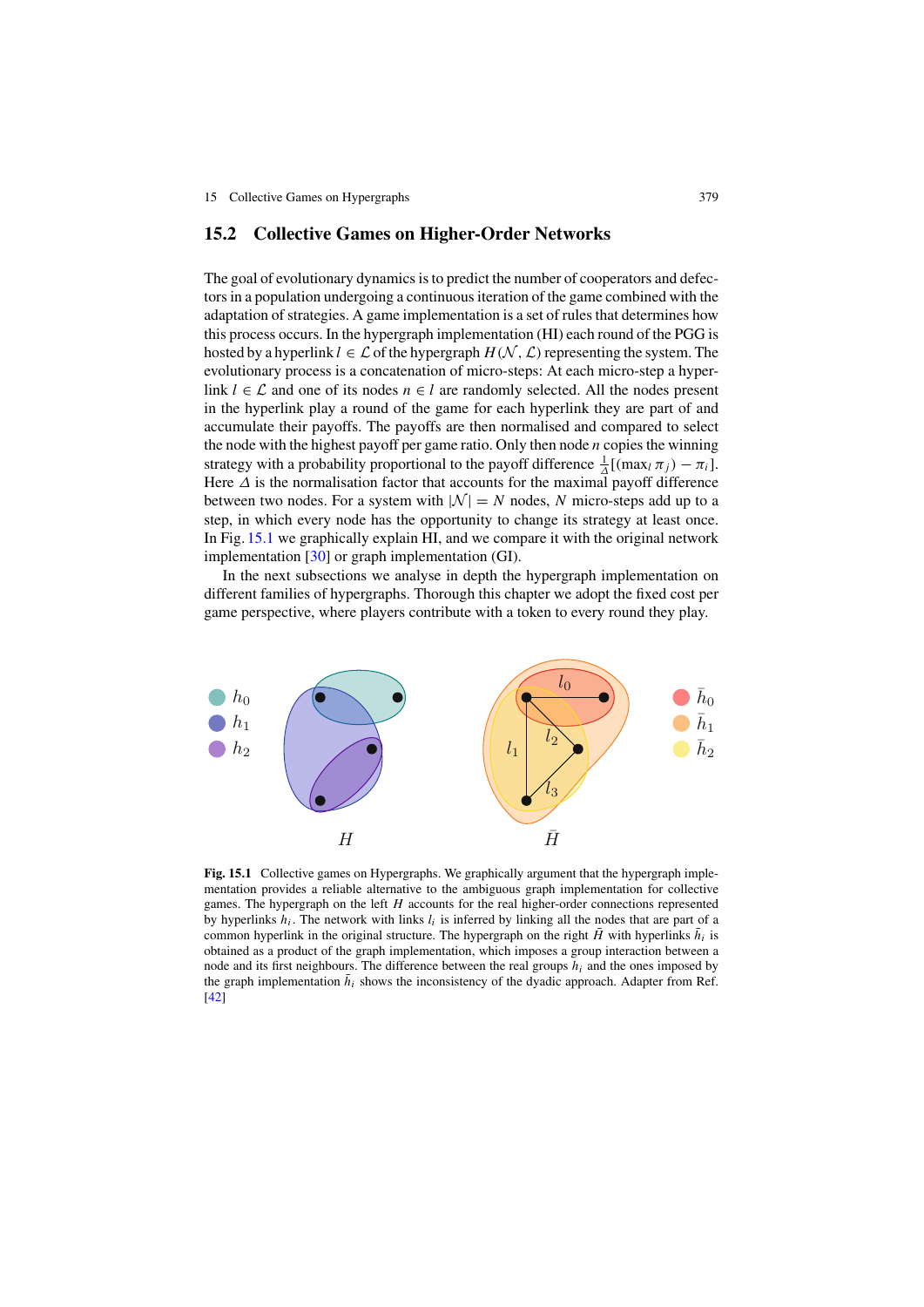380 U. Alvarez-Rodriguez et al.

## *15.2.1 Uniform Hypergraphs*

Uniform Hypergraphs are a subset of all the possible hypergraphs in which all the hyperlinks have the same cardinality. This means in our context that all the rounds of the PGG will have the same number of players *g*. The system may be described by using the replicators approximation, in which the relevant properties of the evolutionary dynamics are captured by the fraction of population selecting each strategy. We use  $x_C$  and  $x_D$  for the fraction of cooperators and defectors respectively. We first compute the average payoffs for cooperators  $\pi_C$  and defectors  $\pi_D$  for a generic order *g* by counting all the possible configurations of strategies

$$
\pi_D = \sum_{i=0}^{g-1} {g-1 \choose i} x_D^{g-1-i} x_C^i i^r
$$

$$
\pi_C = \sum_{i=0}^{g-1} {g-1 \choose i} x_D^{g-1-i} x_C^i ((i+1)r - 1)
$$

and obtain the average payoff difference as  $\pi_D - \pi_C = 1 - r$ . We also compute  $\Delta$ , the maximal payoff difference

$$
\Delta = \begin{cases} r(g-2) + 1 & \text{if } r < 1 \\ gr - 1 & \text{if } r > 1 \end{cases}
$$

The time evolution equation can be derived by counting all the possible combinations leading to a strategy change: for every group in which at least two strategies are present one has to consider the probabilities that a cooperator defector pair is involved in a potential strategy change combined with the probability of the strategy change actually occurring given the payoff difference. Although the equation for cooperators is not presented here, its formulation is analogue to that of defectors.

$$
\dot{x}_D = \sum_{i=0}^{g-2} \binom{g}{1+i} x_D^{g-1-i} x_C^{1+i} \frac{(g-1-i)(1+i)}{g(g-1)} Q \left[ \theta(\pi_C - \pi_D) + \theta(\pi_D - \pi_C) \right]
$$
  
=  $Qx_D x_C$ 

where *Q* is the normalized payoff difference,  $Q = (\pi_D - \pi_C)/\Delta$ . From this equation we observe that the dynamics has two absorbing states  $x_D = 0, x_C = 1$  and  $x_D = 0$ 1,  $x_c = 0$  and a phase transition at  $r = 1$ . Therefore one should expect cooperators emerging in uniform hypergraphs only if  $R > g$  holds.

We test the replicators prediction on synthetically designed uniform random hypergraphs (URH). For a fixed order *g*, these hypergraphs are composed of *L* independent hyperlinks created by randomly selecting *L g*-tuples of different nodes. We run  $T = 10^4$  steps of the game in a system with  $N = 1000$  nodes for  $g = 2, 3, 4, 5$ . The number of hyperlinks *L* is tuned to exceed the critical threshold guaranteeing a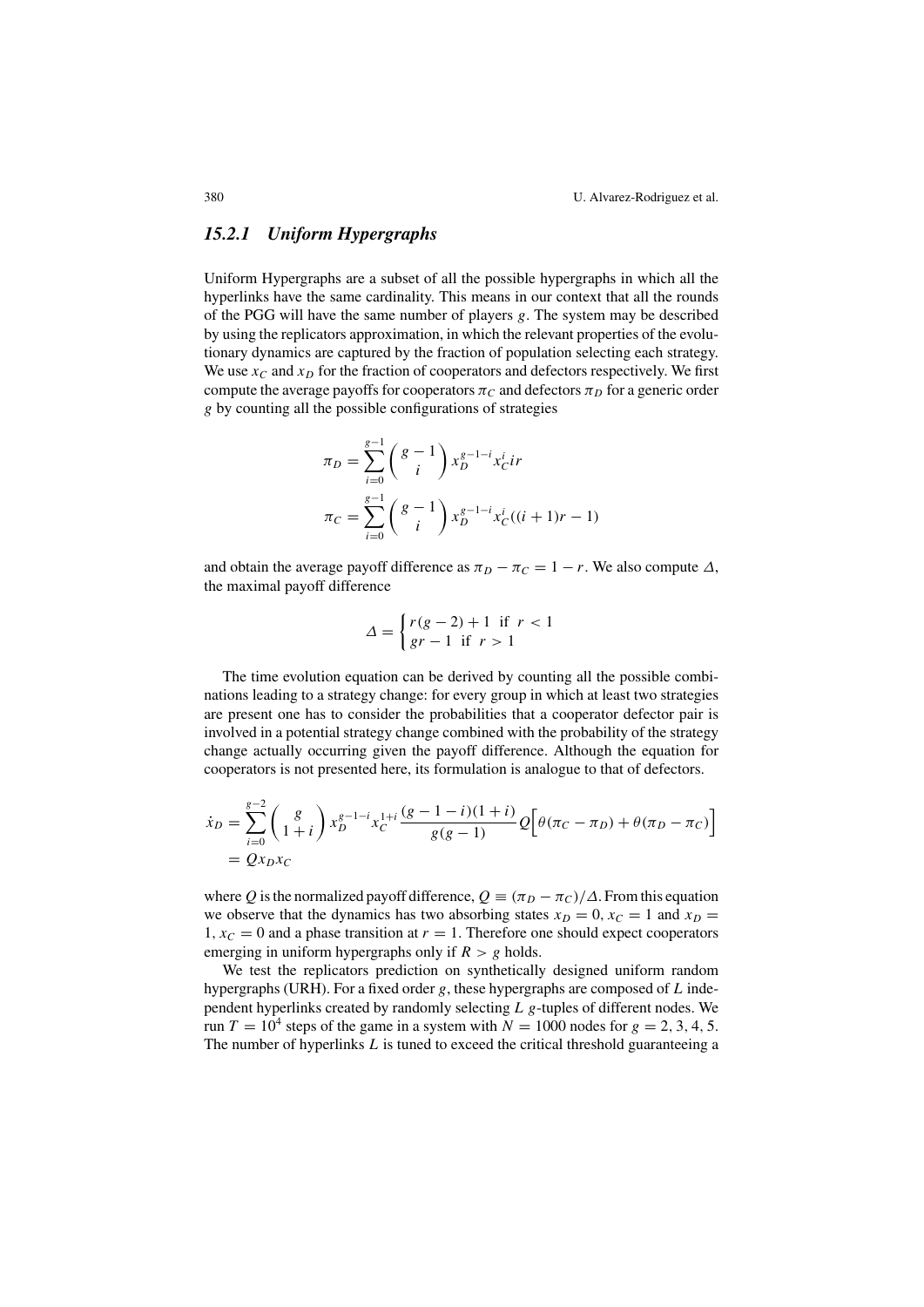

Fig. 15.2 Uniform Hypergraphs. Relaxation time as a function of the reduced synergy factor on uniform random hypergraphs with  $N = 1000$  nodes and  $L = 5L_c$  hyperlinks for groups of different sizes *g*. The triangles report the numerical simulations and the continuous line accounts for the replicators prediction. Adapted from Ref. [42]

connected hypergraph  $L_c$ ,  $L = 5L_c$ , with  $L_c = \frac{N}{g} \ln N$ . The plot in Fig. 15.2 reports the relaxation time for an initial population in which cooperators and defectors are evenly distributed. A good agreement between the theory and the numerical simulations is observed.

The replicators equation is derived by assuming that all nodes are indistinguishable and potentially connected to each other, and therefore an increasingly alike behaviour to that of the replicator is expected when density is increased in URHs. However, real-world scenarios seldom provide these conditions, as structures emerging from optimisation processes tend to display strong heterogeneities and low densities. Hence, further analysis of the limits of the replicators approximation is needed to understand its applicability range.

Let us start by introducing the hyperdegree of a node as an additional degree of freedom in our model. We have  $p(k)$  for the probability of a node having hyperdegree *k*, and  $p(D|k)$  or  $p(C|k)$  for the probabilities that a node with hyperdegree *k* is either a defector or a cooperator. We can recover the fraction of defectors and cooperators by adding the contributions from all the possible hyperdegrees  $K$ .

$$
x_D = \sum_{k \in \mathcal{K}} p(k) p(D|k)
$$
  

$$
x_C = \sum_{k \in \mathcal{K}} p(k) p(C|k)
$$
 (15.1)

From the rest of this section we will use  $p_{Dk}$  and  $p_{Ck}$  to lighten the notation. Following the procedure explained in Eq.  $(15.1)$  one may derive the time evolution of the hyperdegree restricted variables by adding all the possible channels that lead to a strategy change. In essence, the population of defectors with degree *k* can only increase if a cooperator of degree *k* changes its strategy, or if a defector of degree *k* becomes a cooperator. Mathematically this can be expressed as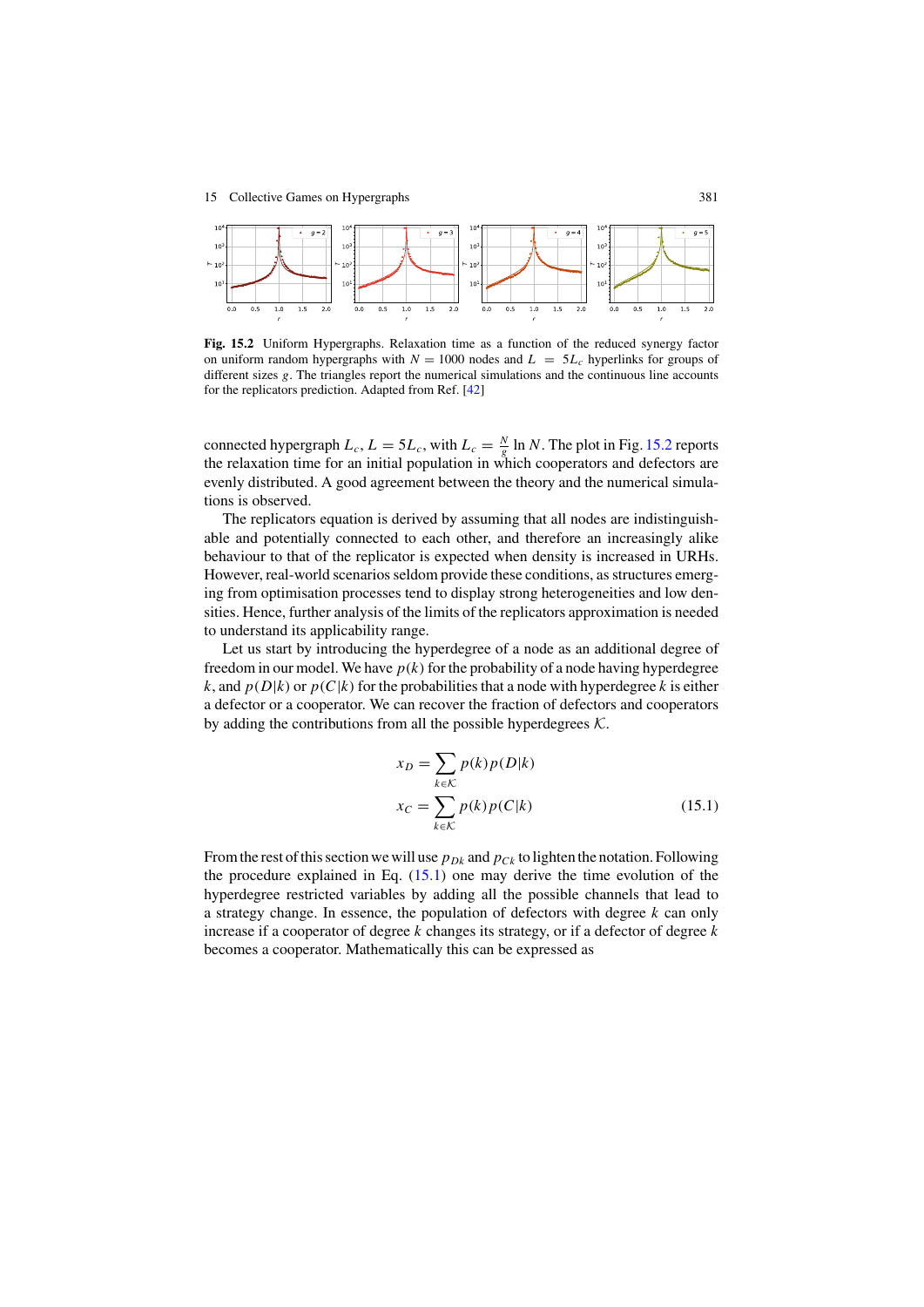382 U. Alvarez-Rodriguez et al.

$$
\dot{x}_{Dk} = -x_{Dk} \sum_{k' \in \mathcal{K}} p(k'|k) p(C|k') \sum_{k'' \in \mathcal{K}^{g-2}} p(k''|kk') \sum_{x \in \mathcal{X}^{g-2}} p(x|k'') \times \frac{(\pi_{CK} - \pi_{Dk}) \theta(\pi_{CK'} - \pi_{Dk})}{\Delta} + x_{Ck} \sum_{k' \in \mathcal{K}} p(k'|k) p(D|k') \sum_{k'' \in \mathcal{K}^{g-2}} p(k''|kk') \sum_{x \in \mathcal{X}^{g-2}} p(x|k'') \times \frac{(\pi_{Dk'} - \pi_{Ck}) \theta(\pi_{Dk'} - \pi_{Ck})}{\Delta} \tag{15.2}
$$

While different, the terms associated to each of the channels respect the same principle: In the first summation we consider all the possibilities of a neighbouring node being a cooperator with a given degree *k* . In the second summation we account for the hyperdegrees of the rest of  $g - 2$  nodes in the group, conditioned to the hyperdegrees of the defector-cooperator pair. In the third summation we include all the possible strategy selections by these nodes. The last element in the product includes the normalized average payoff difference between a defector with degree *k* and a cooperator with degree *k* . We shall compute these to move forward. We have

$$
\pi_{Dk} = \sum_{k'' \in K^{g-1}} p(k''|k) \sum_{x'' \in \mathcal{X}^{g-1}} p(x''|k'')(nr)
$$

$$
\pi_{Ck'} = \sum_{k'' \in K^{g-1}} p(k''|k') \sum_{x'' \in \mathcal{X}^{g-1}} p(x''|k'')((n+1)r-1)
$$

where *n* is a function of  $x''$  accounting for the number of cooperators. The first term in each expression,  $p(k''|k)$  and  $p(k''|k')$  represent the hyperdegree-hyperdegree correlations, i.e., how likely is that a node with hyperdegree  $k$  or  $k'$  is part of a group of *g* − 1 with a given combination of hyperdegrees. We notice that if we make these probabilities node independent, i.e.,  $p(k''|k) = p(k''|k') = p(k'')$  we can simplify the expression for the average payoff difference, and recover the result of the original replicators approach  $\pi_{Dk} - \pi_{Ck'} = 1 - r$ . By introducing this result on Eq. (15.2) one obtains the more simplified

$$
\dot{x}_{Dk} = Q\theta(r-1)x_{Dk}x_C + Q\theta(1-r)x_{Ck}x_D \tag{15.3}
$$

where *Q* is the normalized average payoff difference, and the absence of hyperdegreehyperdegree correlations is used again. This expression is then combined with Eq. (15.1) to yield a final formula for the time evolution of cooperators and defectors that exactly coincides with the one derived above without considering the hyperdegrees.

$$
\dot{x}_D = Q\theta(r-1)x_Dx_C + Q\theta(1-r)x_Cx_D = Qx_Dx_C
$$

This result establishes a precise boundary between the hypergraphs that are suited to be described with a replicators approach and those that are not. We point out that these derivations corroborate the intuition behind the indistinguishability of the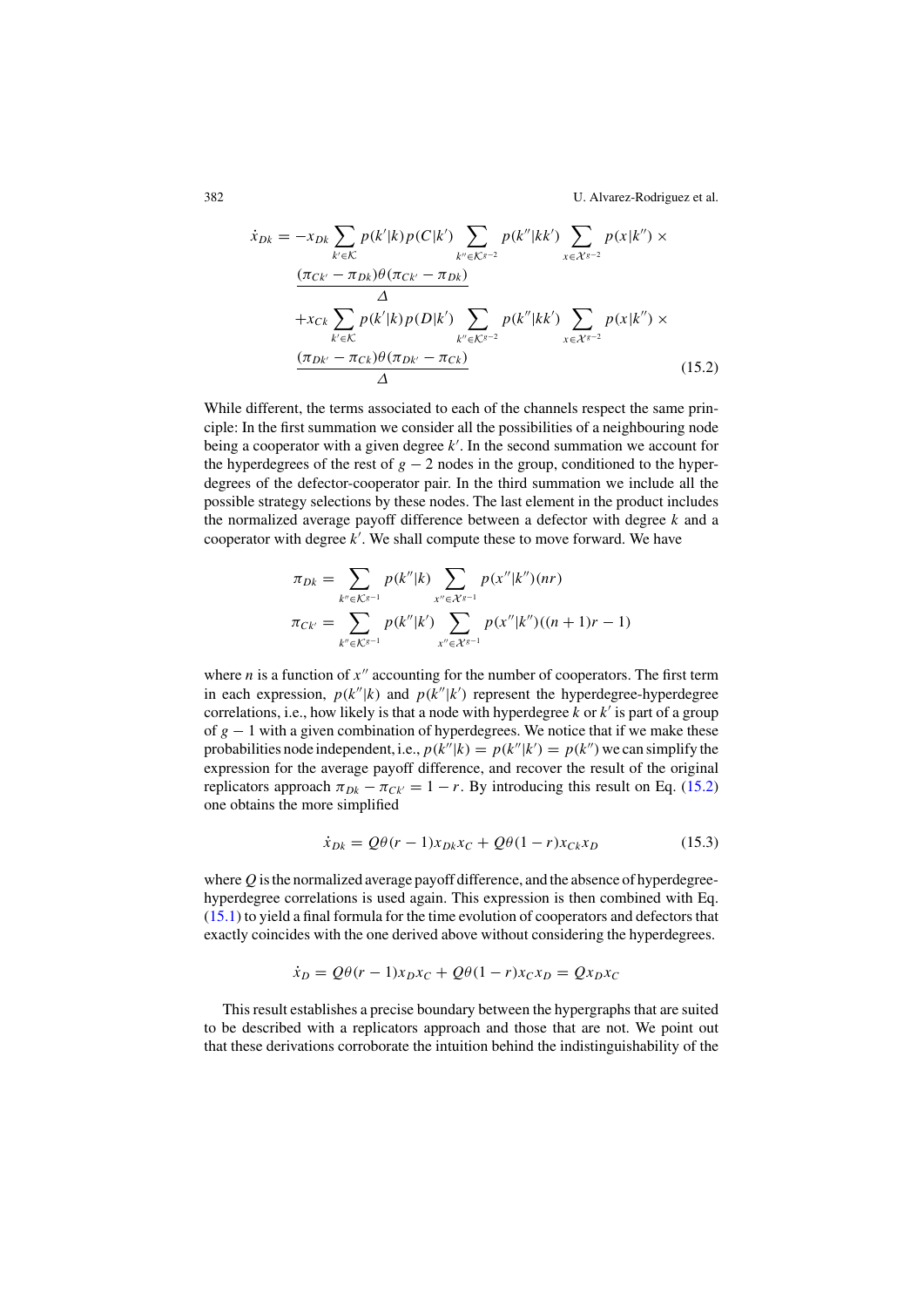nodes, as the absence of hyperdegree-hyperdegree correlations implies that not only the nodes but also their neighbourhoods are equal.

### *15.2.2 Heterogeneous Hypergraphs*

Heterogeneous Hypergraphs are the next step in the path towards the application of HI to more realistic scenarios. In these, hyperlink orders are not fixed, and therefore effects arising from the mixture of group sizes are expected. A particularly interesting question is to understand the phenomenology driven by a group-size dependent synergy factor. We start by providing a description for heterogeneous hypergraphs in terms of the abundance of hyperlinks of order *g*. We say that  $\mathbf{p} = {p^g}_{g=g^-}^{\ g^+}$  of elements  $p^g = k^g/k$  contains the fraction of hyperlinks of order *g* one node is part of, where *g*<sup>−</sup> and *g*<sup>+</sup> are the minimal and maximal orders respectively, and  $g \in \mathcal{G} = \{g^-, g^- + 1, ..., g^+ - 1, g^+\}$ . We are interested in describing the dynamics for synergy factors modelled by non-linear functions of the group size,  $R(g) = \alpha g^{\beta}$ with  $\alpha$ ,  $\beta \ge 0$ . Given that *g* takes only discrete values, we find more convenient to work with  $\mathbf{r} = {r^g}_{g=g^-}$  of elements  $r^g = \alpha g^{\beta-1}$ . With  $\beta = 1$ , we would factor out the dependence of *g* in the reduced synergy factor, and therefore recover the uniform case. The average payoff difference can be computed by adding the contribution of all the group sizes

$$
\pi_D - \pi_C = \sum_{g \in \mathcal{G}} p^g (1 - r^g) = 1 - \alpha \sum_{g \in \mathcal{G}} p^g g^{\beta - 1}
$$

We use Q again as  $Q = (\pi_D - \pi_C)/\Delta$  to represent the normalized payoff difference, in terms of which Eq.  $(15.1)$  is obtained for the dynamics. Therefore, the condition  $Q = 0$  yields the critical value  $\alpha_c$ 

$$
\alpha_c = \frac{1}{\sum_{g \in \mathcal{G}} p^g g^{\beta - 1}}
$$

We validate our predictions on a series on numerical experiments with synthetic heterogeneous hypergraphs. We consider hypergraphs whose p is restricted to *p*<sup>*g*</sup> =  $n^g / 4$  with  $n^g \in \{0, 1, 2, 3, 4\}$ ∀*g* ∈ *G* with  $g^- = 2$  and  $g^+ = 5$ . We construct a hypergraph with  $N = 1000$  and  $L = 2L_c$  for each of the possible values of **p** fulfilling the aforementioned condition, and collect all of them in an hypergraph ensemble H with  $|\mathcal{H}| = 35$ . We then run  $T = 10^4$  steps of the evolutionary dynamics and obtain the asymptotic fraction of cooperators as a function of  $\alpha$  for  $\beta \in \{0, 1, 2, 3\}$ for all the hypergraphs in  $H$ . The simulations in Fig. 15.3 (from [42]) display a good agreement between our prediction of the critical point and the empirical transition between cooperators and defectors.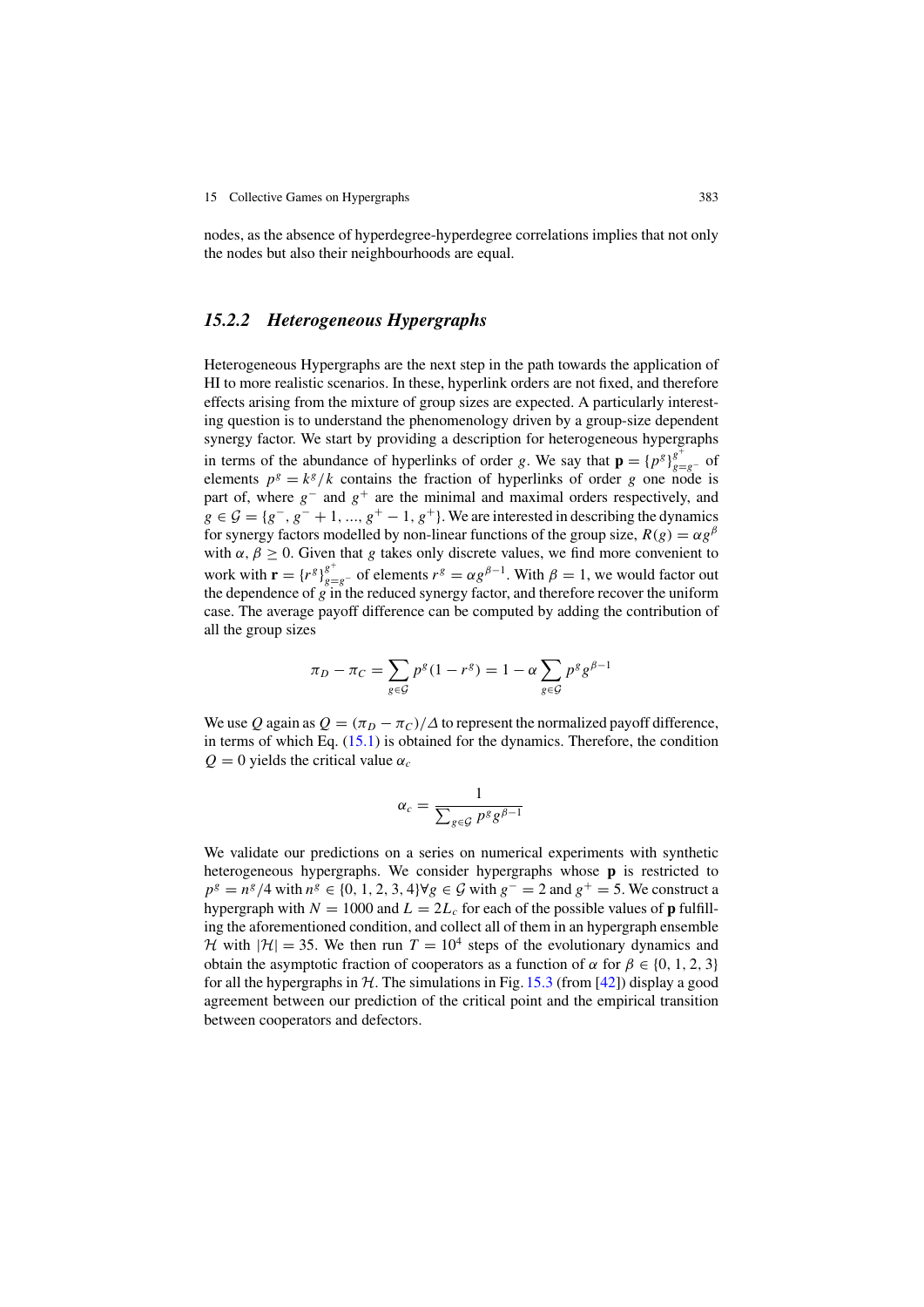

Fig. 15.3 Heterogeneous Hypergraphs. Fraction of cooperators  $x_C$  after  $T = 10^4$  time steps as a function of  $\alpha$  for each hypergraph in  $\mathcal H$  with  $N = 1000$  nodes. The panels correspond to values of  $\beta = 0, 1, 2, 3$  from left to right. The coloured triangles mark the analytical phase transition yield by the replicators approximation. Adapted from Ref. [42]

# *15.2.3 Synergy Factor on Real Games*

The advances in uniform and heterogeneous hypergraphs pave the way towards the application of evolutionary dynamics to explain real-life systems. In particular, a challenging question is to understand how group size influences the performance of teams of cooperating individuals. In this section we introduce a procedure based on a series of assumptions to extract the synergy factor from datasets of interacting individuals and apply it to study the bibliographic dataset of the American Physical Society (APS).

Our technique is grounded on the hypothesis that the structure of the hypergraph is the outcome of an optimisation process, in which the players have selected their connections to maximise their payoff. Therefore, one should expect a one to one correlation between the hyperdegree distribution p and the group size dependent synergy factor  $r^g$ . Based on this idea, we argue that the system has to be constrained by two conditions:  $\mathbf r$  has to be proportional to  $\mathbf p$  and the system has to be at equilibrium, and thus defectors and cooperators have the same average payoff. The combination of  $r^g = zp^g$  and  $\sum_{g \in \mathcal{G}} p^g (1 - r^g) = 0$  yields

$$
r^g = \frac{p^g}{\sum_{g \in \mathcal{G}} (p^g)^2} \tag{15.4}
$$

In a random graph with no hyperdegree heterogeneities the average fraction of hyperdegrees  $p^g = k^g / k$  can be obtained from the total number of hyperlinks at each order as  $k^g = gL^g/N$  as long as hyperlinks are uniformly distributed. Under these conditions the synergy factor can be extracted as a function of the total number of groups at each order  $L^g$ . We employ this technique to retrieve the synergy factor of 13 different APS journals with a total of 577886 papers. Authors and papers are respectively represented as nodes and hyperlinks of 13 different hypergraphs from where *L<sup>g</sup>* is measured as the total number of papers produced by a given number of authors.

We have now an algorithm for detecting the synergy factor, but we are also interested in explaining its origin. With that goal in mind we propose to model the group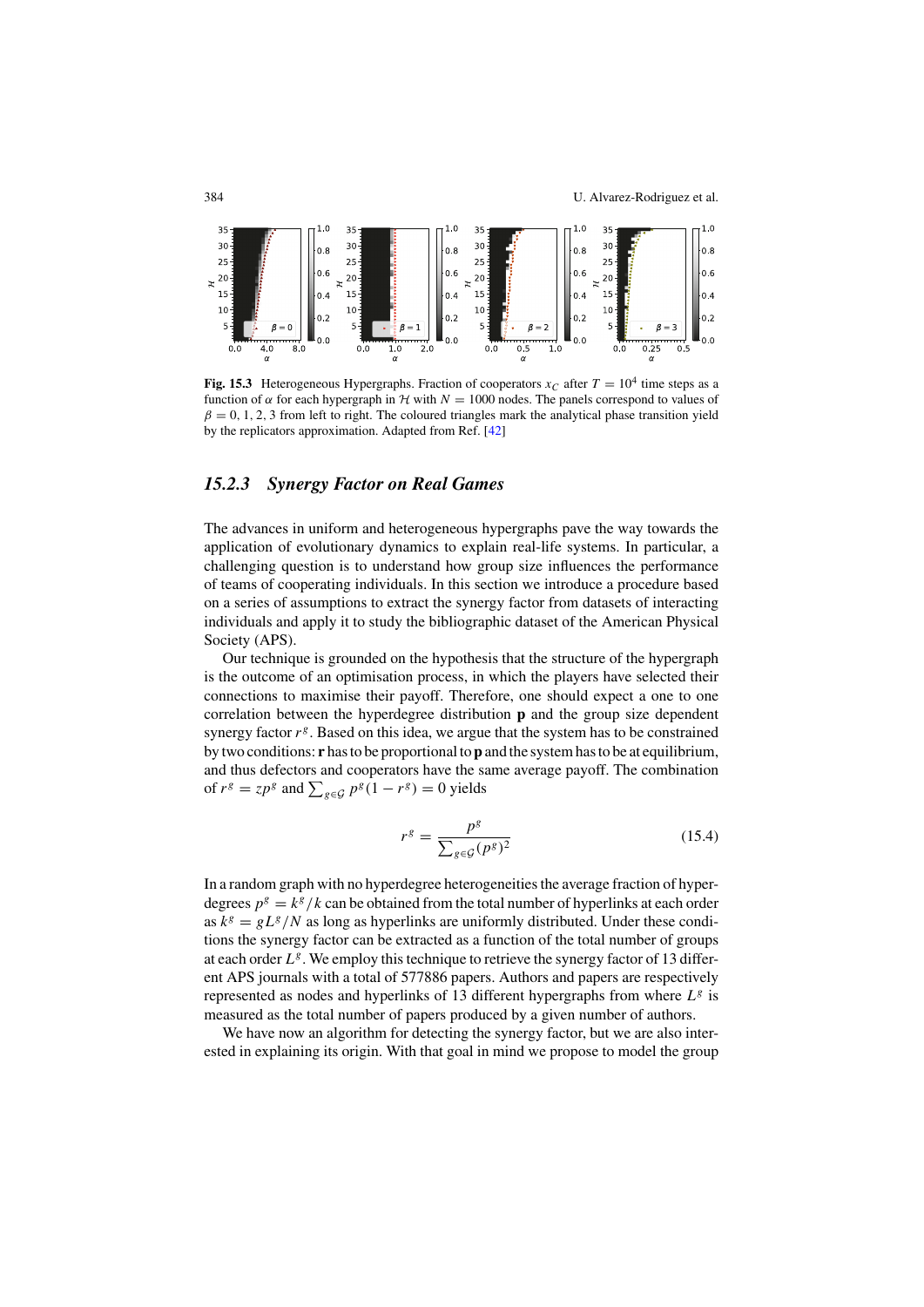#### 15 Collective Games on Hypergraphs 385



Fig. 15.4 Synergy factor on real games. We show the reduced synergy factor as a function of the group size extracted from the bibliographic data of the APS for a selection of 13 journals. The dots represent the experimental values while the continuous line corresponds to the model at Eq. (15.5) explaining the synergy factor as the combination of positive and negative group effects. Adapted from Ref. [42]

size dependence of the synergy factor as the product of two opposite contributions, a first one increasing with *g*, and a second one decreasing with *g*

$$
f(g, \alpha, \beta, \gamma) = \alpha g^{\beta} e^{-\gamma(g-1)}
$$
 (15.5)

From these three parameters  $\alpha$  has a fixed value given by normalisation, and therefore we are left with  $\beta$  and  $\gamma$ , both larger than zero. Due to their functional dependence on *g*,  $\beta$  accounts for the positive aspects of group interactions while  $\gamma$  represents an exponential dumping and therefore is associated to lower synergy factors in larger groups. For the particular dataset we are studying, these opposite terms have specific meanings in the production of scientific manuscripts: One could associate the benefits  $(\beta)$  with a multiplication in the amount and depth of ideas and discussions preceding the manuscript preparation when increasing the group size. Analogously, the costs  $(\gamma)$  may be associated with difficulties in coordination when recruiting additional authors for a paper. This interpretation is also compatible with the shape of  $r<sup>g</sup>$ , whose maximum is predicted to be at  $\beta/\gamma$ .

In Fig. 15.4 (from [42]) the empirically derived profiles of the reduced synergy factor for the APS dataset are shown, as well as the curve that better fits such profile according to the model in Eq. (15.5). The parameters are reported in Table 15.1.

## 15.3 Discussion

In this chapter we have presented the formalism introduced in  $[42]$  for studying the evolutionary dynamics of systems with explicit higher-order interactions. We have derived the replicators approximation and showed that it successfully accounts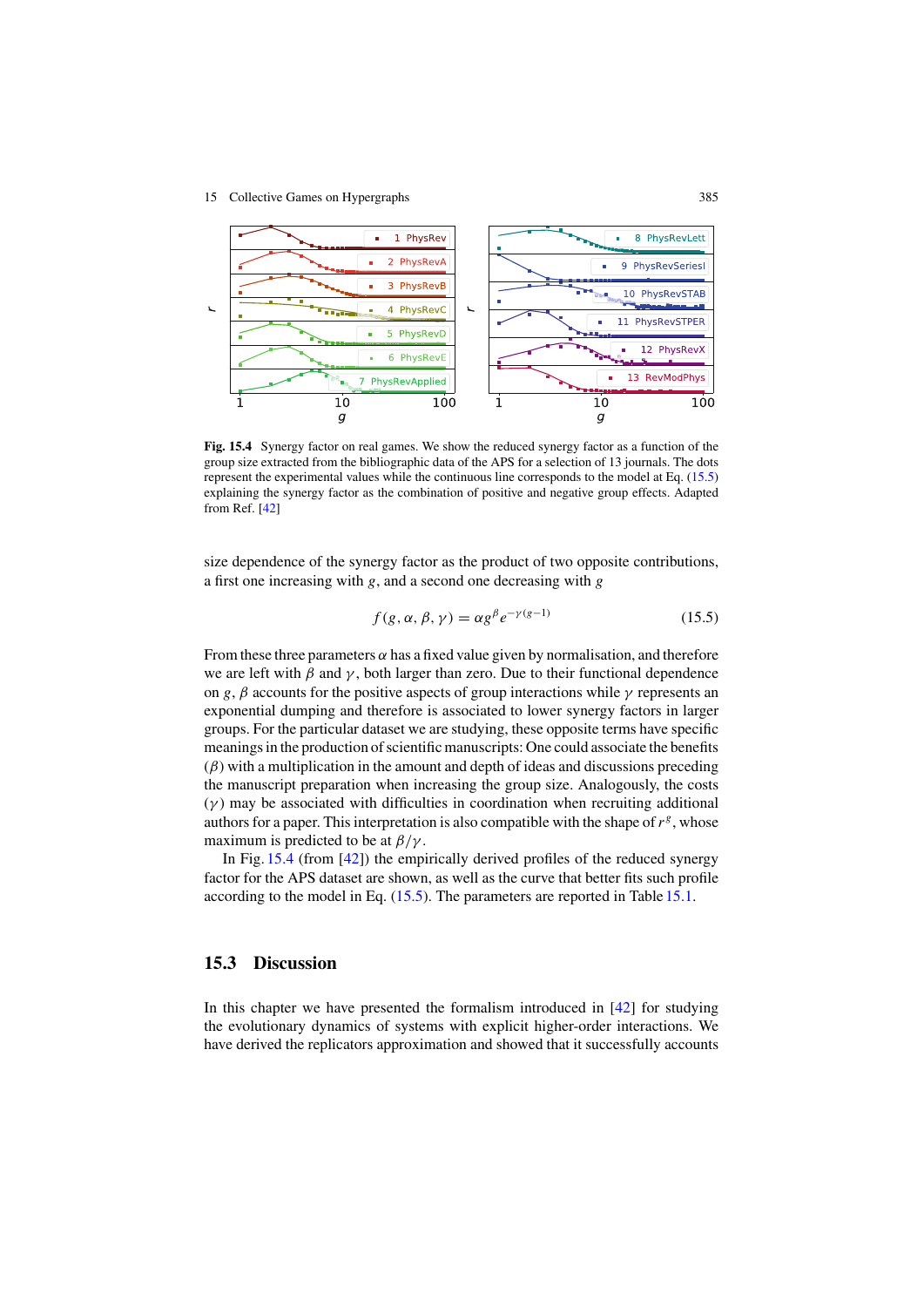| Journal        | L      | < g > | $g$ (max r)    | β     | $\gamma$ | $d_r$ |
|----------------|--------|-------|----------------|-------|----------|-------|
| PhysRev        | 47313  | 1.95  | $\overline{c}$ | 2.936 | 1.573    | 0.033 |
| PhysRevA       | 70502  | 3.07  | 3              | 2.679 | 0.986    | 0.067 |
| PhysRevB       | 171268 | 3.75  | 3              | 1.531 | 0.49     | 0.05  |
| PhysRevC       | 36290  | 5.98  | 3              | 0.02  | 0.075    | 0.146 |
| PhysRevD       | 74715  | 3.02  | $\overline{c}$ | 2.178 | 0.941    | 0.206 |
| PhysRevE       | 50988  | 2.93  | 3              | 3.84  | 1.41     | 0.048 |
| PhysRevApplied | 327    | 5.39  | 5              | 3.356 | 0.62     | 0.09  |
| PhysRevLett    | 113674 | 4.57  | $\mathbf{3}$   | 0.848 | 0.33     | 0.175 |
| PhysRevSeriesI | 1240   | 1.21  | 1              | 2.691 | 2.831    | 0.019 |
| PhysRevSTAB    | 2393   | 5.52  | $\overline{4}$ | 0.566 | 0.173    | 0.127 |
| PhysRevSTPER   | 484    | 2.42  | 3              | 2.75  | 1.21     | 0.078 |
| PhysRevX       | 611    | 5.28  | 5              | 1.85  | 0.416    | 0.127 |
| RevModPhys     | 3153   | 2.05  | $\overline{c}$ | 1.19  | 0.79     | 0.112 |

Table 15.1 Synergy factor on real games. Parameters of the study carried out for the APS bibliographic dataset. For each journal we indicate the total number of hyperlinks *L*, the average order  $g >$ , the order with the highest synergy factor *g*(max *r*), the benefit and cost parameters  $\beta$ ,  $\gamma$  and the distance between the approximation by Eq. (15.5) and the data *dr*

for the system's dynamics in uniform and heterogeneous hypergraphs as long as no hyperdegree-hyperdegree correlations are present. We have then discussed a proposal for extracting the synergy factor of real games and apply it to the analysis of the bibliographic dataset of the APS.

This new framework for higher-order interactions calls for a hypergraph adaptation of additional game characteristics that complement the PGG to facilitate the emergence of cooperation, such as image scoring [34–36], rewarding [45], and punishment [46–49]. Similarly, the hypergraph implementation motivates new research in the direction of understanding the influence of more complex structures, such us communities or multilayer organization, which were well characterized for games in standard networks [21–29]

All these assets will surely strengthen the already consistent and reliable hypergraph implementation of evolutionary dynamics for modelling the emergence of cooperation.

Acknowledgements U.A.-R. acknowledges support from the Swiss National Science Foundation through grant 176938. F.B. acknowledges partial support from the ERC Synergy Grant 810115 (DYNASNET). V. L. acknowledges support from the Leverhulme Trust Research Fellowship "CRE-ATE: the network components of creativity and success". Y. M. acknowledges partial support from the Government of Aragón and FEDER funds, Spain through grant E36-20R to FENOL, by MINECO and FEDER funds (grant FIS2017-87519-P) and from Intesa Sanpaolo Innovation Center. M. P. was supported by the Slovenian Research Agency (Grant Nos. J1-2457 and P1-0403). G. F. A. acknowledges support from Intesa Sanpaolo Innovation Center. We thank M. Clarin from COSNET Lab for help and assistance with the figures. The funders had no role in study design, data collection and analysis, decision to publish, or preparation of the manuscript.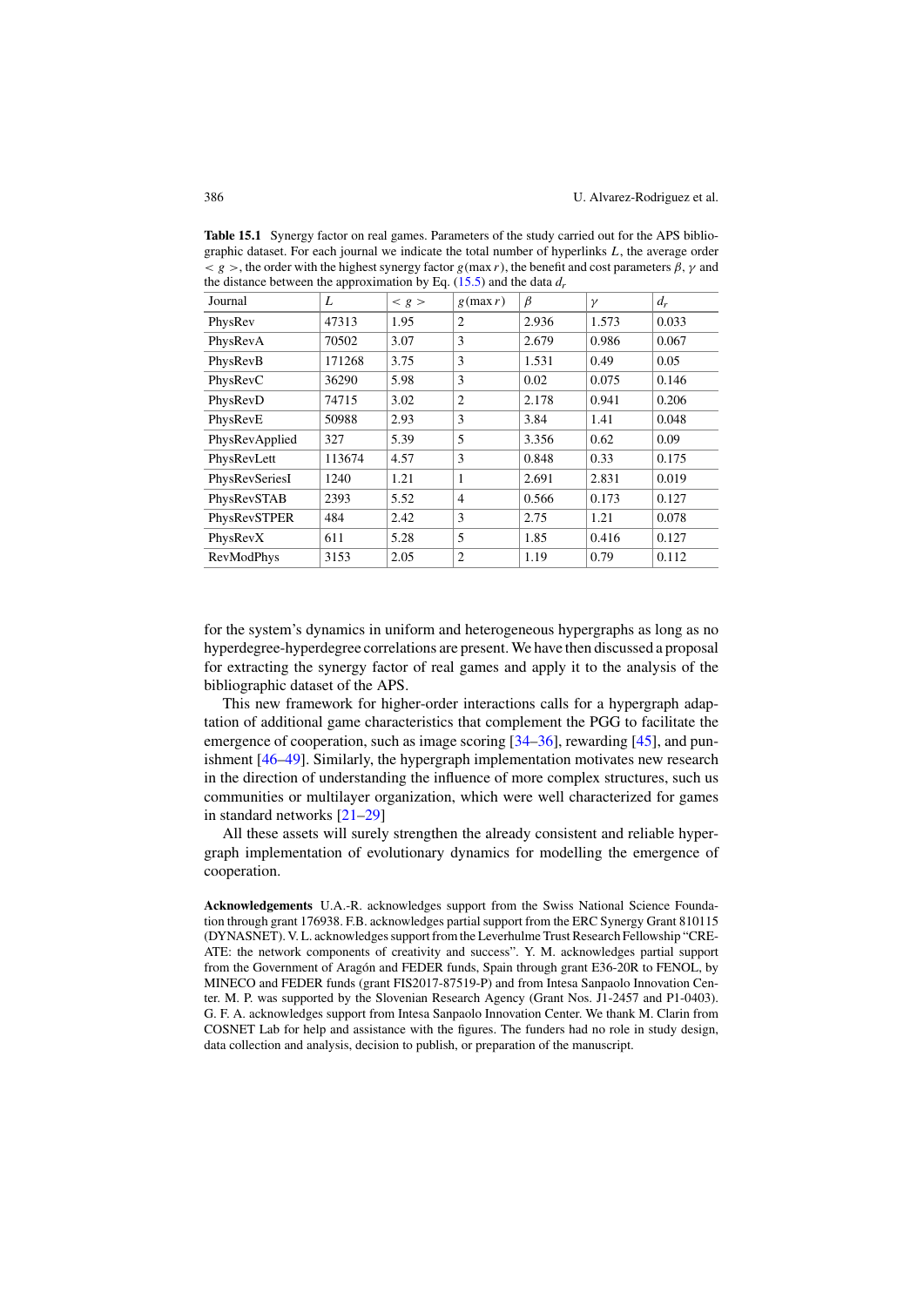15 Collective Games on Hypergraphs 387

#### References

- 1. M.A. Nowak, R. Highfield, *SuperCooperators: Altruism, Evolution, and Why We Need Each Other to Succeed* (Free Press, New York, 2011)
- 2. S.B. Hrdy, *Mothers and Others: The Evolutionary Origins of Mutual Understanding* (Harvard University Press, Cambridge, MA, 2011)
- 3. J. Henrich, R. Boyd, S. Bowles, C. Camerer, E. Fehr, H. Gintis, R. McElreath, Am. Econ. Rev. 91, 73 (2001)
- 4. M.A. Nowak, Science 314, 1560 (2006)
- 5. N. Henrich, J.P. Henrich, *Why Humans Cooperate: A Cultural and Evolutionary Explanation* (Oxford University Press, Oxford, UK, 2007)
- 6. D.G. Rand, M.A. Nowak, Trends Cogn. Sci. 17, 413 (2013)
- 7. G. Kraft-Todd, E. Yoeli, S. Bhanot, D. Rand, Curr. Opinion Behav. Sci. 3, 96 (2015)
- 8. M. Perc, J.J. Jordan, D.G. Rand, Z. Wang, S. Boccaletti, A. Szolnoki, Phys. Rep. 687, 1 (2017) 9. M.O. Jackson, Y. Zenou, *Economic Analyses of Social Networks* (Edward Elgar Publishing, Cheltenham, 2013)
- 10. F.C. Santos, J.F. Rodrigues, J.M. Pacheco, Proc. R. Soc. B 273, 51 (2006)
- 11. D.G. Rand, S. Arbesman, N.A. Christakis, Proc. Natl. Acad. Sci. USA 108, 19193 (2011)
- 12. J.W. Weibull, *Evolutionary Game Theory* (MIT Press, Cambridge, MA, 1995)
- 13. J. Hofbauer, K. Sigmund, *Evolutionary Games and Population Dynamics* (Cambridge University Press, Cambridge, UK, 1998)
- 14. M.A. Nowak, *Evolutionary Dynamics* (Harvard University Press, Cambridge, MA, 2006)
- 15. R. Axelrod, *The Evolution of Cooperation* (Basic Books, New York, 1984)
- 16. M.A. Nowak, R.M. May, Nature 359, 826 (1992)
- 17. F.C. Santos, J.M. Pacheco, Phys. Rev. Lett. 95, 098104 (2005)
- 18. F.C. Santos, J.M. Pacheco, T. Lenaerts, Proc. Natl. Acad. Sci. USA 103, 3490 (2006)
- 19. J. Gómez-Gardeñes, M. Campillo, L.M. Floría, Y. Moreno, Phys. Rev. Lett. 98, 108103 (2007)
- 20. C.E. Tarnita, T. Antal, H. Ohtsuki, M.A. Nowak, Proc. Natl. Acad. Sci. USA 106, 8601 (2009)
- 21. B. Fotouhi, N. Momeni, B. Allen, M.A. Nowak, J.R. Soc, Interface 16, 20180677 (2019)
- 22. Z. Wang, A. Szolnoki, M. Perc, EPL 97, 48001 (2012)
- 23. J. Gómez-Gardeñes, I. Reinares, A. Arenas, L.M. Floría, Sci. Rep. 2, 620 (2012)
- 24. J. Gómez-Gardeñes, C. Gracia-Lázaro, L.M. Floría, Y. Moreno, Phys. Rev. E 86, 056113 (2012)
- 25. Z. Wang, A. Szolnoki, M. Perc, Sci. Rep. 3, 1183 (2013)
- 26. Z. Wang, L. Wang, M. Perc, Phys. Rev. E 89, 052813 (2014)
- 27. F. Battiston, M. Perc, V. Latora, New J. Phys. 19, 073017 (2017)
- 28. F. Fu, X. Chen, New J. Phys. 19, 071002 (2017)
- 29. B. Fotouhi, N. Momeni, B. Allen, M.A. Nowak, Nat. Human Behav. 2, 492 (2018)
- 30. F.C. Santos, M.D. Santos, J.M. Pacheco, Nature 454, 213 (2008)
- 31. A. Szolnoki, M. Perc, G. Szabó, Phys. Rev. E 80, 056109 (2009)
- 32. R.L. Trivers, Q. Rev. Biol. 46, 35 (1971)
- 33. K. Sigmund, Trends Ecol. Evol. 22, 593 (2007)
- 34. M.A. Nowak, K. Sigmund, Nature 393, 573 (1998)
- 35. M. Milinski, D. Semmann, T.C.M. Bakker, H.J. Krambeck, Proc. R. Soc. Lond. B 268, 2495 (2001)
- 36. H.H. Nax, M. Perc, A. Szolnoki, D. Helbing, Sci. Rep. 5, 12145 (2015)
- 37. E. Fehr, Nature 432, 449 (2004)
- 38. S. Gächter, Scand. J. Econ. 104, 1 (2002)
- 39. F. Fu, C. Hauert, M.A. Nowak, L. Wang, Phys. Rev. E 78, 026117 (2008)
- 40. F. Battiston, G. Cencetti, I. Iacopini, V. Latora, M. Lucas, A. Patania, J.G. Young, G. Petri, Phys. Rep. 874, 1 (2020)
- 41. F. Battiston, E. Amico, A. Barrat, G. Bianconi, G.F. de Arruda, B. Franceschiello, I. Iacopini, S. Kefi, V. Latora, Y. Moreno, M. Murray, T. Peixoto, F. Vaccarino, G. Petri, Nat. Phys. 17 (10), 1093–1098 (2021)